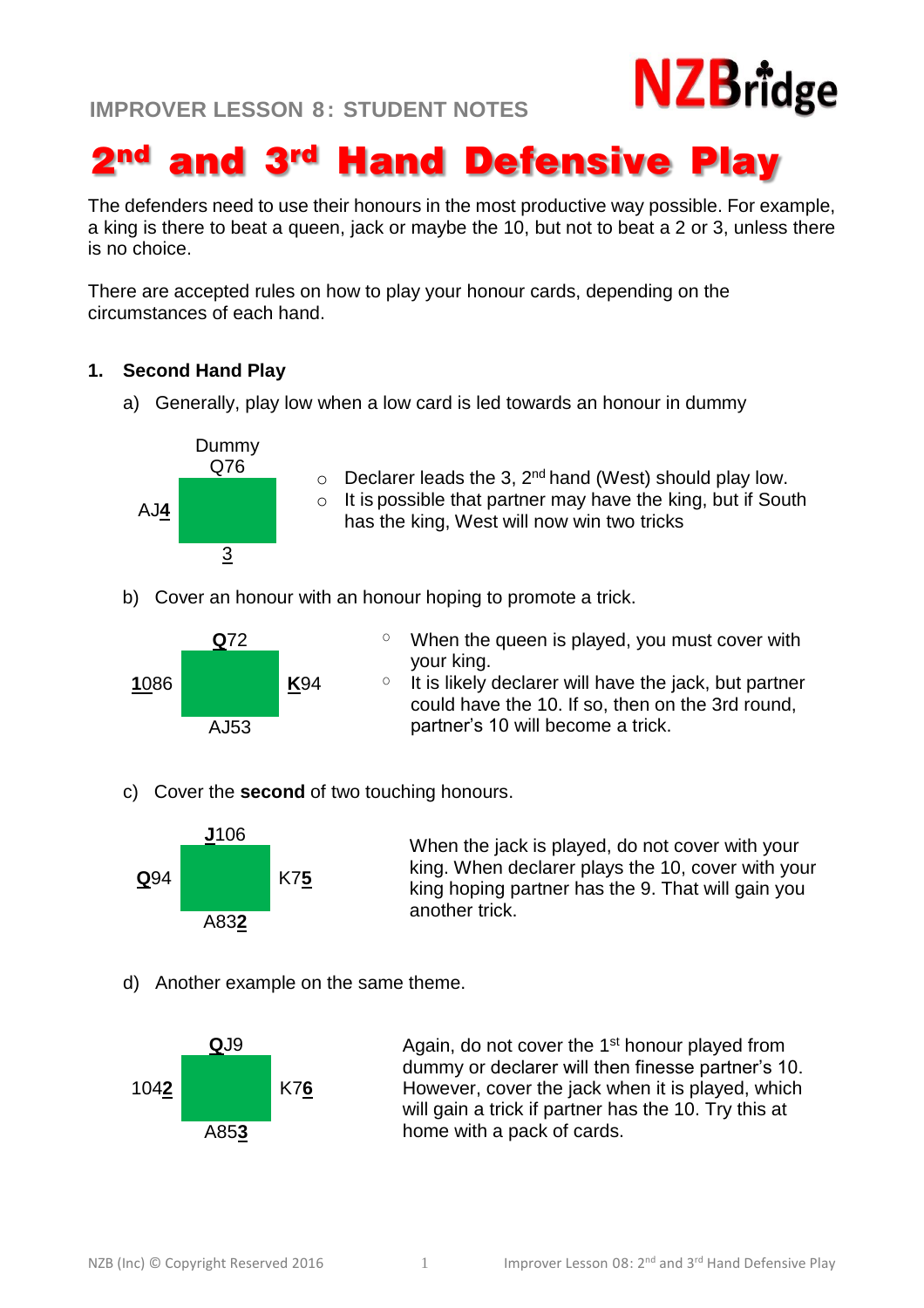

e) Don't cover if it will promote tricks for declarer.



- **J**1098 o Do not cover any honour played from dummy. o If you do, they will score all four tricks in this suit. o Instead, play low on each occasion. Declarer may score three tricks, but you hope they will be unable to get back to dummy to play the last card.
- f) Don't cover if you have greater length in the suit than dummy.



- o You can see that you hold four cards (K542) and dummy only has three cards (AQ3).
- o As long as you d**o not** cover the jack, you must eventually get a trick.
- g) Don't cover with the queen of trumps.



K**J**109 Remember declarer is desperately looking for this important card. Let them guess what to do - they may play the AK and hope the Q will drop, or they may finesse the other way and you will win this valuable trump trick. **Play low smoothly.**

# **2. Third Hand Play**

Generally, if partner leads low, third hand plays a high card – think before you play!

a) If partner leads a small card, play high when dummy has no honour.



- o You have no choice but to play the highest card.
- o If partner has led a small card they should have an honour themselves, so it will not be a wasted card.
- b) Partner leads a small card and dummy has no honour, play the **lowest** of touching honours – partner can now work out that you may have the missing honours.



- 875 **b** o When you play the jack and declarer has to win with the ace, your partner can rightly assume you have the queen and maybe the king.
	- o If you play the king, partner will never believe you have the queen and jack.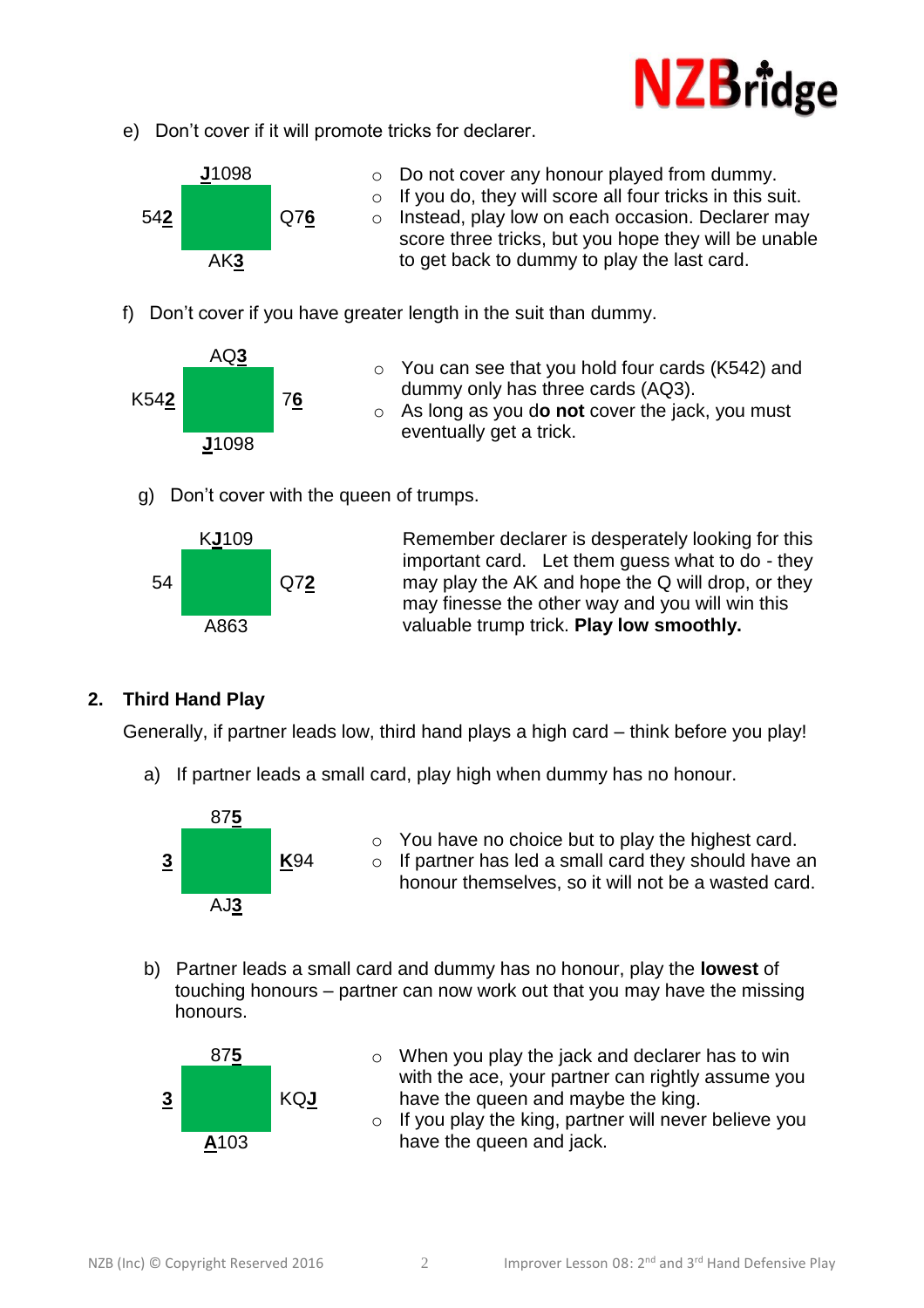

c) If dummy has an honour but plays low, you play high.



You must play the highest honour you hold. In this case play the queen, because it may win the trick. **<sup>3</sup> <sup>Q</sup>**<sup>107</sup>

d) If dummy has an honour and plays low, and you have an honour that can beat dummy's honour, then play a surrounding card. You retain your higher honour to capture dummy's honour.



Play the jack and allow declarer to win if they have the queen. You have retained your higher honour (ace) to beat dummy's king. If partner has the queen then declarer won't get a trick.

e) If partner leads an honour card, showing a sequence, play an encouraging card (low) if you also have an honour.



 $\circ$  On partner's lead of the ace (promising the king), encourage partner by playing a low card (3).

o Partner now knows you want them to continue the suit.

On partner's lead of the King (showing the Queen), encourage partner with the 3 because you have the Jack.

f) If partner leads an ace, showing the king against a suit contract, use an encouraging signal if you have a doubleton.



On partner's lead of the ace (promising the king), you will be able to ruff the 3<sup>rd</sup> round of the suit. Therefore, encourage by playing a low card.